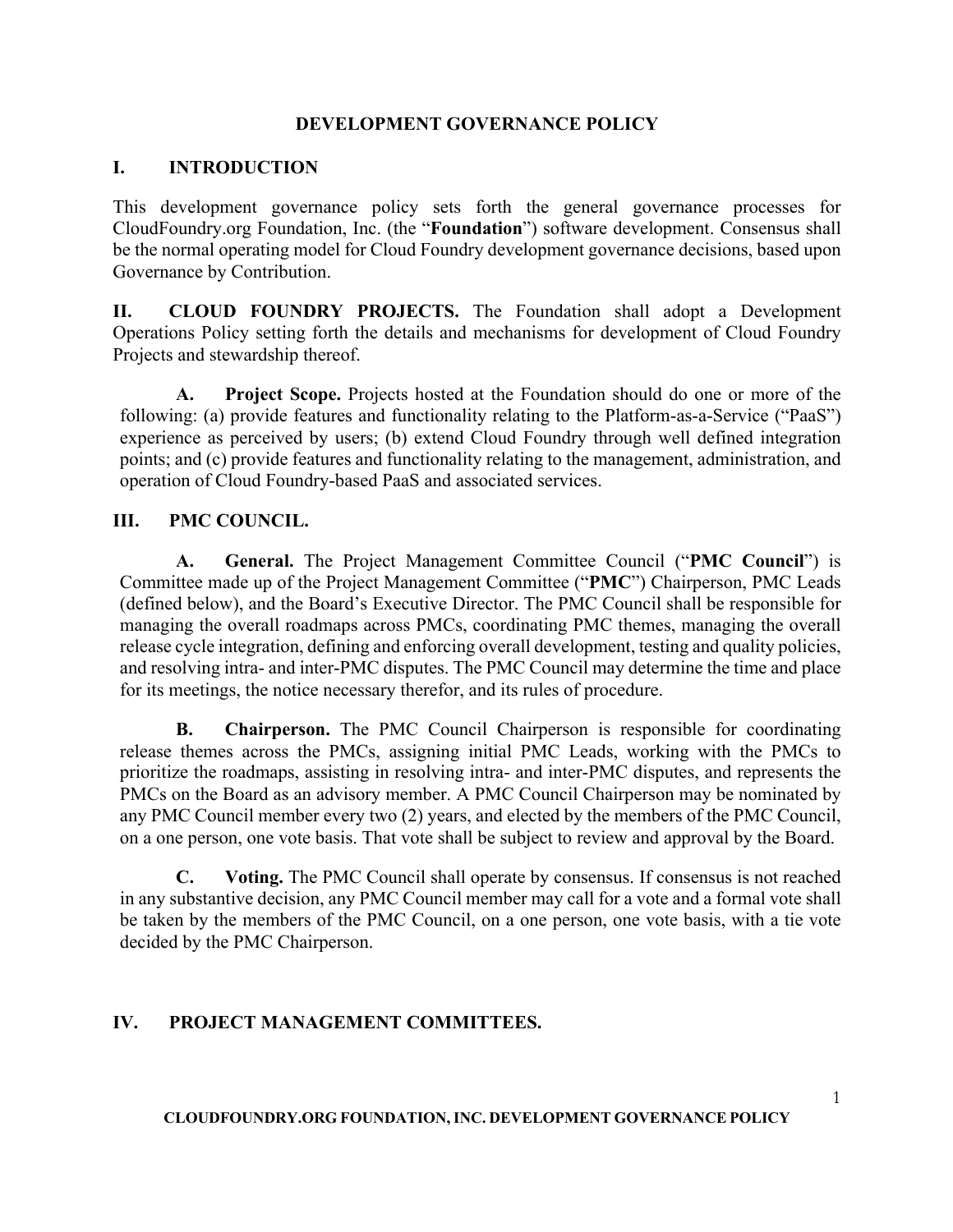**A. General.** PMCs oversee and provide leadership for related Projects. The PMCs' responsibilities include coordinating high-level themes for Projects, determining programming languages for the PMC Projects, approving Project lifecycles (i.e., Incubation Project to Active Project), controlling Project team headcount and the count for each role, approving new Projects within a PMC, ensuring that Projects within a PMC are operating in accordance with Foundation principles, defining required documentation and testing resources within the PMC, and resolving disputes within a PMC. Each PMC may (1) taking the Foundation's recommendations into consideration, determine which PMC members are Dedicated Committers, and (2) determine the time and place for its meetings, the notice necessary therefor, and its rules of procedure. At the time of its forming, a PMC may choose to permanently delegate any project-specific decisions to its individual projects, including (but not limited to) project lead selection, programming language selection, project themes, backlog creation / prioritization, and project team headcount. A PMC may not delegate project lifecycle decisions.

# **B. Roles & Responsibilities.**

**1. PMC Lead.** The PMC Lead is responsible for coordinating the activities of their respective PMCs, assisting in prioritizing that PMC's Projects' Backlog, assisting in resolving disputes within that PMC, and meeting with their respective PMC members. The initial PMC Leads shall be named by the PMC Council Chairperson and serve for a period of not less than two (2) years, and shall be either (1) a Project Lead participating in one of the PMC's Projects or (2) a participant from a Member that has at least one Dedicated Committer in that PMC's Active Projects. PMC Leads should generally be the most qualified Project Lead in that PMC. Thereafter, the PMC Lead/s may be nominated by any PMC Member, and elected by the PMC members using Governance by Contribution within that PMC.

**2. PMC Members.** PMC members shall include (1) the PMC Lead, (2) Project Leads participating in each of the PMC's Projects and (2) one participant from every Member that has at least one Dedicated Committer in that PMC's Active Projects.

**C. Voting.** The PMCs shall operate by consensus. If the PMC Lead determines that consensus cannot reached in any substantive decision within a PMC, a formal vote shall be taken of the Dedicated Committers in that PMC, with a tie vote being decided by the PMC Chairperson. Any PMC Lead or three (3) Members in that PMC (collectively) may appeal a decision of their PMC to the PMC Council.

## **V. DEFINITIONS**

Each capitalized term within this document will have the meaning provided below. Unless otherwise set forth herein, each capitalized term will have the meaning set forth in the Bylaws.

**A. "Active Project"** means a Project that is undergoing active development and is included in the release train process.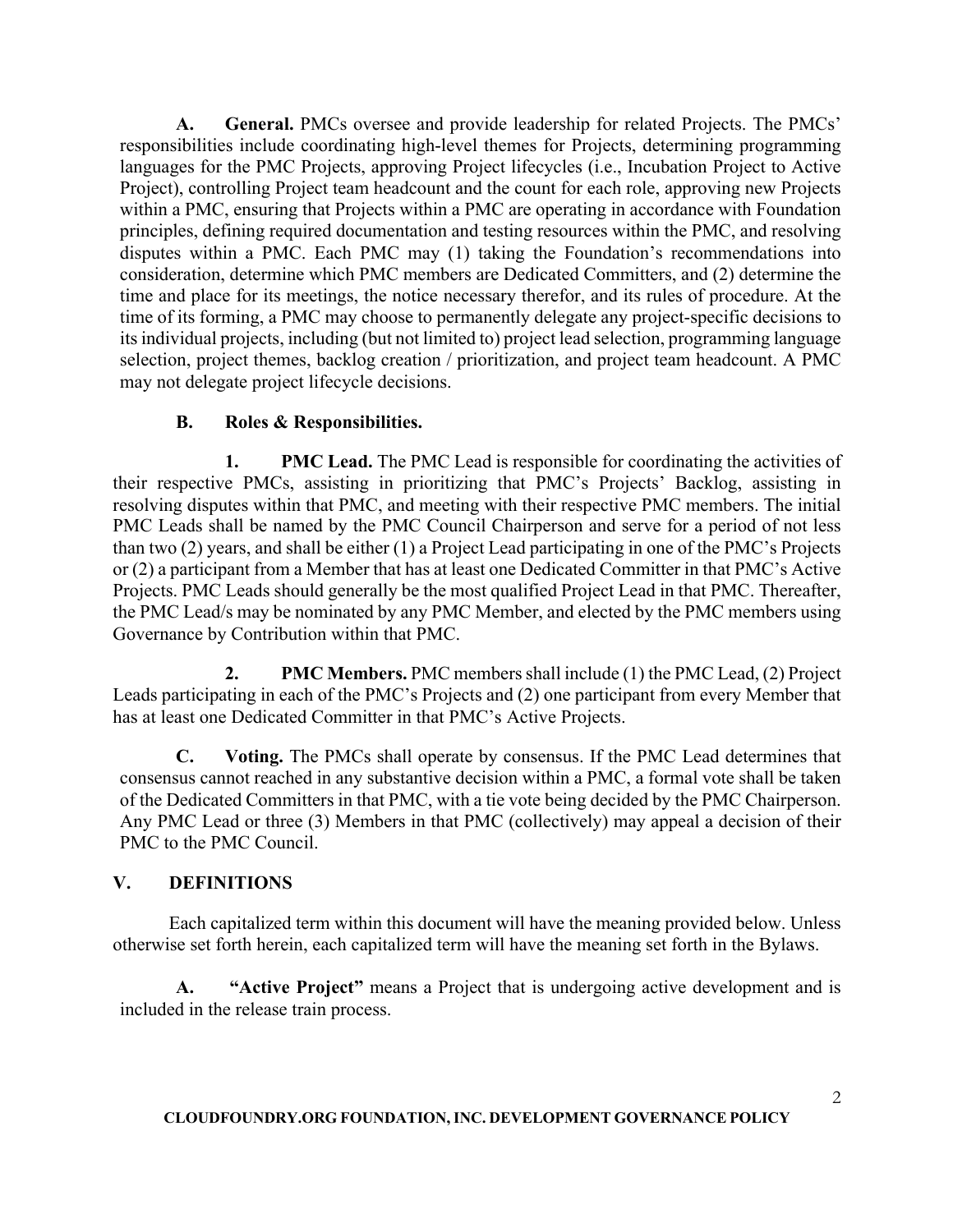**B. "Archived Project"** means a Project that reaches the end of its useful life, is retained for prosperity, but is no longer actively developed, and is only considered for release train inclusion on a case-by-case basis.

**C. "Backlog"** means a prioritized list of Stories/Epics that serve as the shared work queue for a Project team.

**D. "Board"** means the Board of Directors elected by the Founders to manage the Foundation affairs Foundation in accordance with the powers and duties enumerated in these Bylaws.

**E. "Dedicated Committer"** means a developer or Project Lead who (1) performs development work for no less than 75% of FTE on Projects and no less than 50% of FTE on an Active Project as measured by the Board, and (2) works on Stories in the Backlog.

**F. "Contributor"** means developers that participate in one or more Projects in a noncommitter capacity.

**G.** "**Contribution"** means any information or materials, including software source code, documentation, or related materials, provided to the Foundation by a Member or other party and which is, or is proposed to be, included in a Project.

**H. "Epic"** means a brief description of big picture themes or large software features that consist of multiple Stories.

**I. "Full Time Equivalent" or "FTE"** means, in the United States, the equivalent of one (1) person working full time: eight (8) hours/day, five (5) days/week, fifty two (52) weeks/year, for two thousand eighty (2,080) hours/year, or the legal definition in the applicable jurisdiction.

**J. "Governance by Contribution"** is the voting process by which Dedicated Committers vote in Foundation decisions. If a Dedicated Committer works on multiple Projects, he or she may only vote in the PMC in which they spend the majority of their time. In general, an organization or individual's influence within the Foundation should be proportional to the investment that organization or individual is making to support the Foundation's mission. Technical influence over the Projects should be proportional to the number of an organization's Dedicated Committers.

**K. "Incubation Project"** means a Project that is proposed for inclusion in the Foundation, undergoing active development, but is not included in the release train process.

**L.** "**Member**" means a person or entity that is a member in good standing of the Foundation in accordance with the Bylaws and any related Membership Agreement.

**M.** "**Membership Agreement**" means the agreement between the Foundation and each Member regarding each such Member's rights and obligations as a Member.

**CLOUDFOUNDRY.ORG FOUNDATION, INC. DEVELOPMENT GOVERNANCE POLICY**